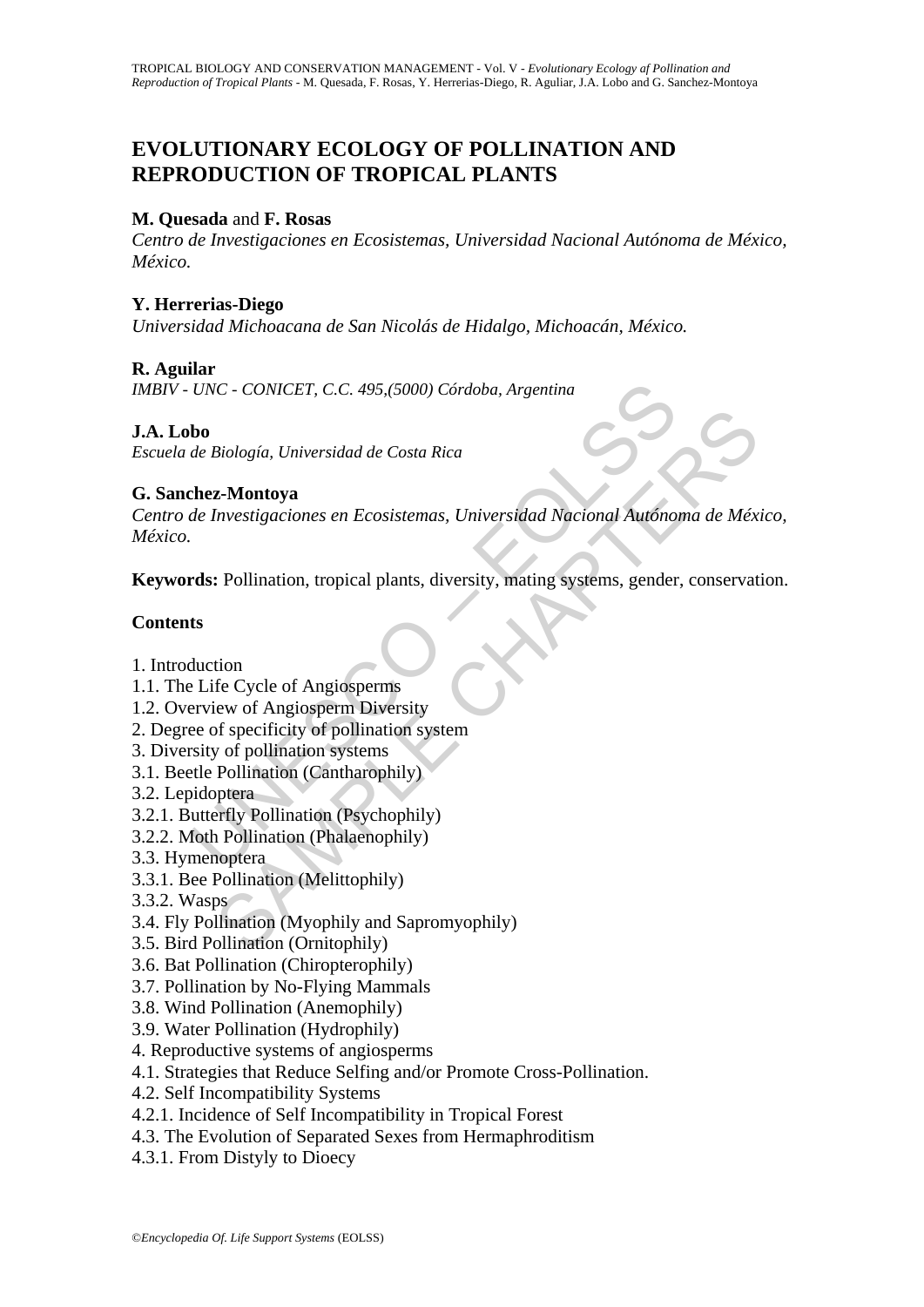4.3.2. From Monoecy to Dioecy 5. Phenological Patterns in Tropical Ecosystems 6. Biological conservation, pollination and reproduction of tropical trees 7. Conclusion Acknowledgements Glossary Bibliography Biographical Sketches

#### **Summary**

Angiosperms are the most diverse group of living plants. It is in the tropics where the striking diversity of reproductive organs (flowers) and the unparalleled variety of pollination and reproductive systems evolved. The diversification of many groups of animal pollinators such as bees, butterflies, moths, flies, wasps, hummingbirds, and bats occurs also in tropical forest. Indeed the pollination of flowering plants by animals is one of the best examples of co-evolution by natural selection. Besides, among the reproductive systems of tropical angiosperms there is a high incidence of both outcrossing species and dioecious trees. This fact stresses the reproductive dependence of tropical plants on pollinators. Consequently, the reduction and fragmentation of

berns are the most diverse group of living plants. It is in the tro-<br>diversity of reproductive organs (flowers) and the unparalled<br>ion and reproductive systems evolved. The diversification of no<br>pollinators such as bees, b versive of repotator or equals (towers) and the unparacted vartety<br>and reproductive systems evolved. The diversification of many group<br>linators such as bees, butterflies, moths, flies, wasps, hummingbirds, and<br>in tropical tropical forests is one of the major threats to the extinction of natural pollinators and the plant populations that depend upon them. Besides the negative consequences on pollinators and plant reproduction, the reduction of populations and their reproductive isolation is predicted to negatively affect the genetic diversity and structure of populations in tropical trees species. The viability and maintenance of tropical forest depends largely on the capacity of tropical trees to reproduce and regenerate under natural conditions. Hence, studies designed to understand the reproduction of tropical plants are critical. On this knowledge depends the possibility to protect biological resources and the subsequent management of tropical forests.

# **1. Introduction**

Imagine a world without flowers, without oranges or bananas, a green planet free of colorful petals, or the aroma of flowers. The planet 120 million years ago was very different from the way it is today, it was a place without flowering plants. This important group of organisms provided us vegetables, cereals, fruits, fibers, material for clothing, and the prime source for medicinal drugs, perfumes, wine, beer and many other drinks. The objective of this chapter is to illustrate the current knowledge of biological diversity of flowering plants in tropical regions and their relationship with pollinators.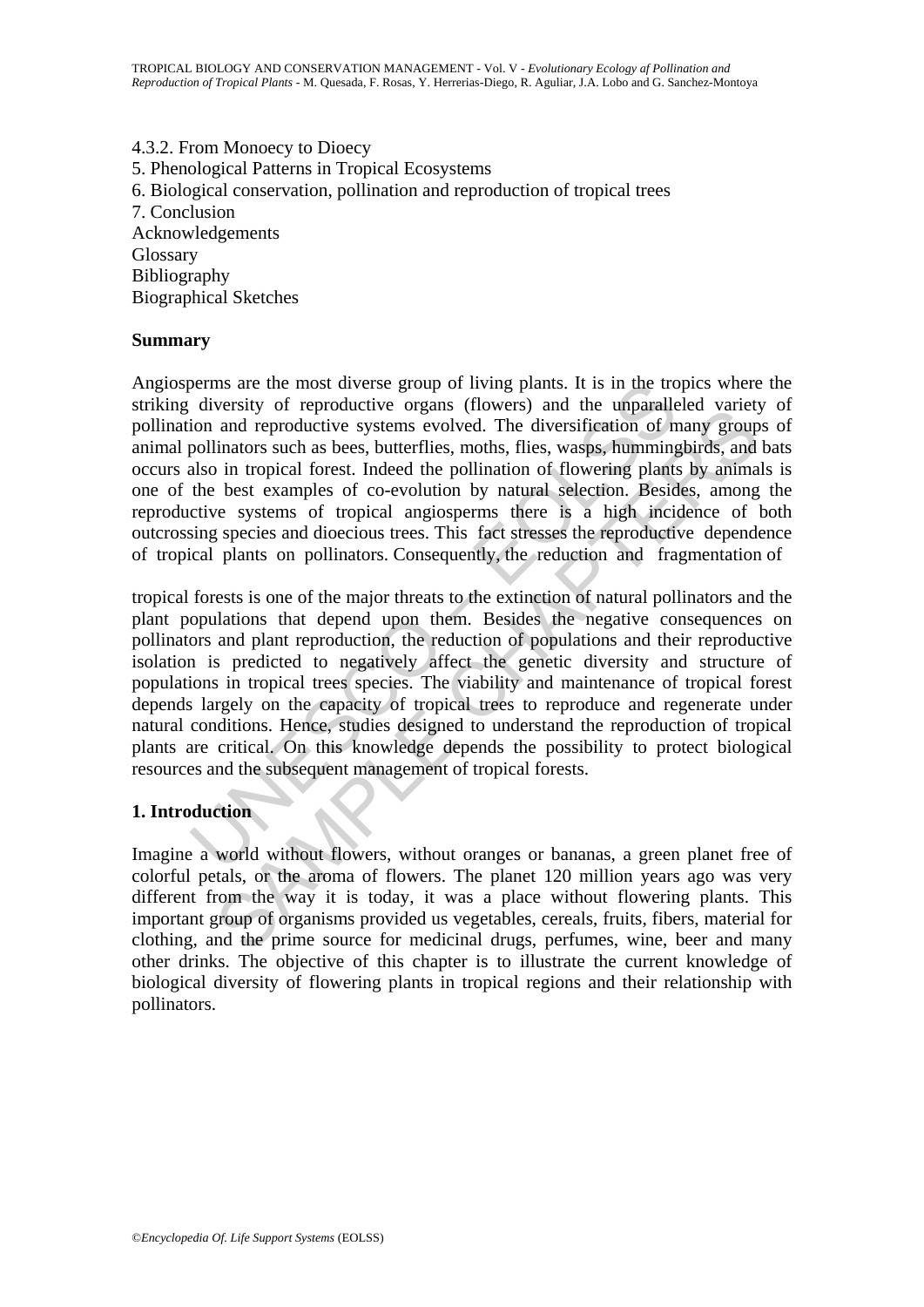

Figure 1. Life cycle of angiosperms. a) Flower with specialized structure that contain reproductive organs. b) Development of microgametophyte or male phase. c) Development of megagamethophyte or female phase. d) Pollination by animals e) Fertilization is characterized by the pollen tube development, double fertilization and formation of enclosure seed.

In the Early Cretaceous, the first flowering plants appeared on earth. Ever since, this important group of plants has dominated all terrestrial habitats of the planet. Today, we know that angiosperms are tropical in origin and started as animal pollinated organisms. A brief description of the life cycle of angiosperms could be of utility for visualizing the distinctive characteristics that differentiate angiosperms from other groups of plants. (Figure 1).

#### **1.1. The Life Cycle of Angiosperms**

One of the explanations to describe the success of flowering plants in the planet is related to their life history. A complex system of two life phases in one organism is a common characteristic of all these plants. The life cycle of angiosperms is divided in two *alternate generations*: a conspicuous and extended autonomous sporophyte generation and a highly reduced gametophyte generation (Figure 1). The green sterile sporophyte, represented by roots, stems and leaves, constitutes half of the life cycle of the organism. The other half of the life cycle is fertile and it is responsible for the formation of pollen and ovules. The life cycle could start from *the flower;* a specialized and astonishing diversified structure that contains the reproductive organs that characterizes angiosperms. It is a compressed shoot with four whorls of modified leaves. The two internal layers are the gynoecium (group of carpels) and androecium (group of stamens), the female and male reproductive organs, respectively. The two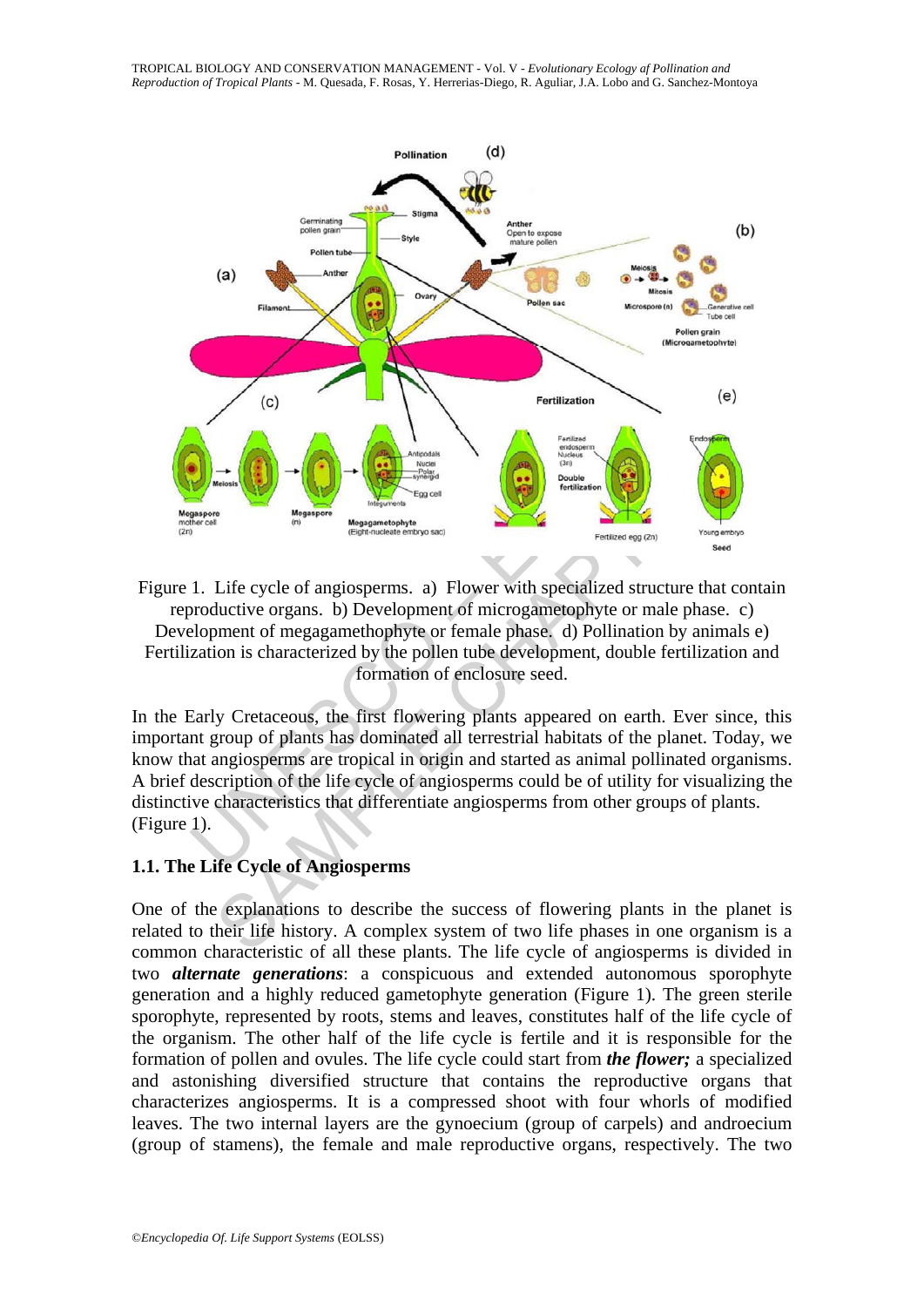channel manuscherms is achieved by pollination, which is the praneary<br>ansport from anthers to conspecific stigmas and the subseque<br>through the style. The pollen tube carries the 2 sperm gametes the<br>order of the ovary; in c pour non amiens to conspect to suggestine buyed the style and the susselect point<br>pough the style. The pollen tube carries the 2 sperm gametes through the style. The pollen tube carries the 2 sperm gametes through the sign external and sterile layers are the corolla (group of petals) and the calyx (group of sepals) and together make up for the perianth, a structure that protects the reproductive organs and in many cases it is also a colorful structure that serves to attract pollinators. The stamens have a filament and an anther where male gametophytes develop as pollen grains after both meiotic and mitotic cell divisions. The female structure (carpel) is differentiated into an ovary that contains the ovules, a stigma that receives pollen grains and a style that connects the ovary to the stigma. The mature female gametophyte (or embryo sac) develops within the ovary after meiotic and mitotic cell divisions. In most instances it is reduced to a central cell that remains binucleate (the polar nuclei), an egg apparatus formed by the egg cell and two synergid cells (in the micropylar end of the embryo sac) and three antipodal cells (in the distal side of the embryo sac). Sexual reproduction in angiosperms is achieved by pollination, which is the process of pollen grain transport from anthers to conspecific stigmas and the subsequent pollen tube growth through the style. The pollen tube carries the 2 sperm gametes through the stylar tissue to the ovary; in contrast to the single fertile sperm of gymnosperms, both sperm cells of the male gametophytes are functional, one fertilizes (syngamy) the egg cell to form a 2n zygote and the second one fuses with the two polar nuclei to form the 3n endosperm. This phenomenon is recognized as *double fertilization*, a distinctive reproductive feature of angiosperms. After fertilization, the ovary becomes a fruit and the ovules develop into seeds. *The enclosure of seeds in the fruit* is also an important trait that differentiates angiosperms from gymnosperms. The cycle ends and starts again when a seed develops into a sporophyte (a green plant) that at maturity produces flowers (Figure 1).

#### **1.2. Overview of Angiosperm Diversity**

Angiosperms are the most diverse group of living plants with more than 250,000 species. Such diversity is divided into monocots (70 000 spp) and dicots (180 000 spp) (subclases Monocotyledoneae and Dicotyledoneae). Monocots include: lilies, orchids, yuccas, palms, grasses, sugar cane and grain crops (corn, wheat etc). Dicots comprise roses, peas, buttercups oaks, etc. The most diversified angiosperm floras in the world occur in tropical regions. For example, in the neotropics alone there are more than 300 families, 5000 genera and 80, 000 species. Two important features characterize the evolution of angiosperms, an extraordinary diversity of reproductive organs (flowers) without equivalence in any other group of organisms, and an unrivaled variety of pollination and reproductive systems mainly expressed in the tropics.

An explanation for the evolution of such extraordinary diversity in flowering plants relies in the necessity to achieve the essential function of mating, predominantly accomplished by sexual reproduction. Because of their sessile habit, plants require vectors (biotic or abiotic) for pollen dispersal. In particular, the greater part of tropical angiosperms are pollinated by animals and has a self incompatibility system (SI) that allows the rejection of own pollen. Therefore, flowering plants of tropical ecosystems are highly dependent on animal vectors to move their pollen to receptive compatible plants of the same species to accomplish sexual reproduction. The pollination of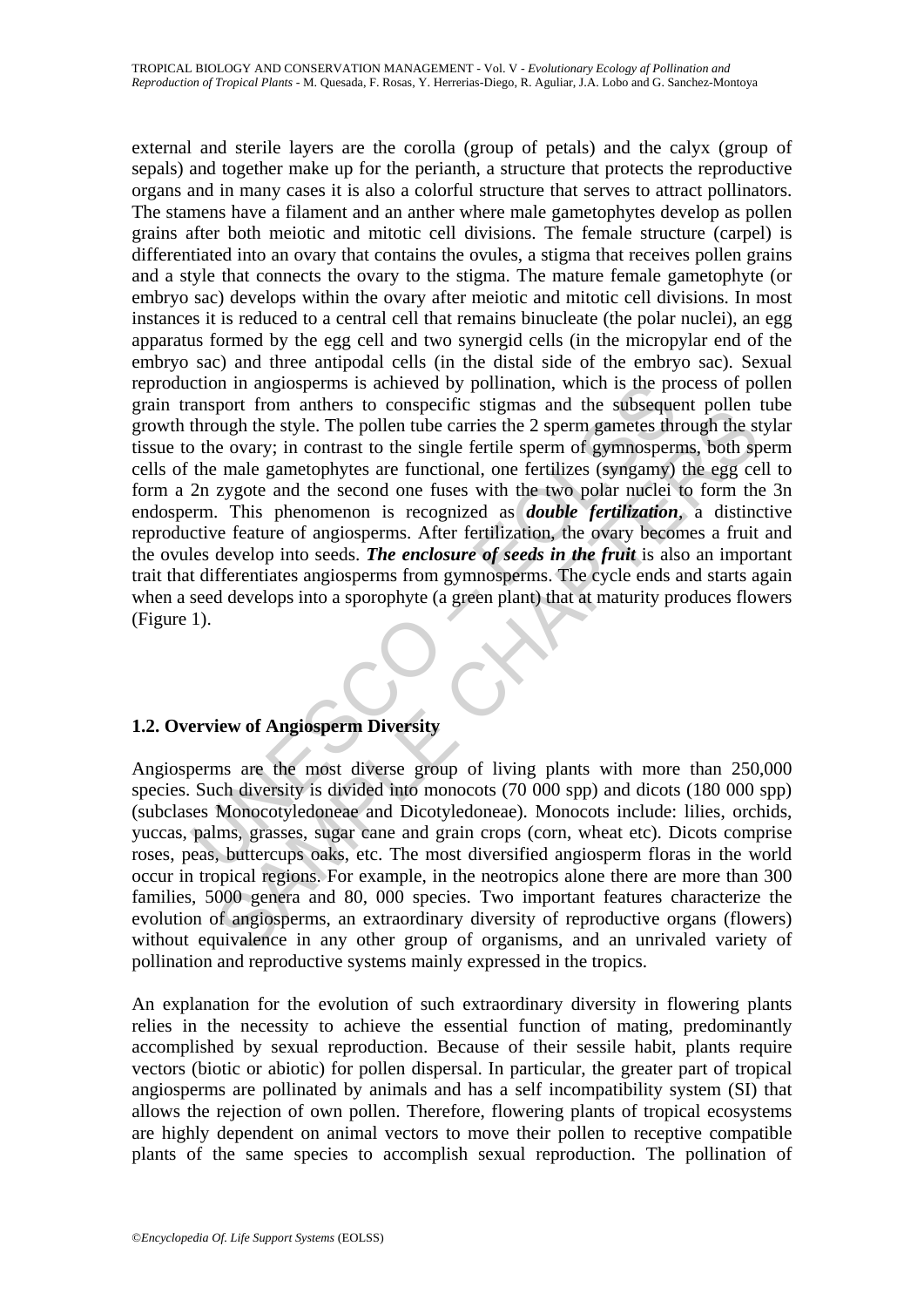angiosperms by animals is indeed one of the most common and elaborated examples of adaptation. In general, the evolution of complex and diversified flower morphology, color, scent, size, and type and amount of reward offered to animal pollinators, is largely a result of the selection exerted by the type of vector employed to disperse pollen between plants. In turn, diversification of many animal groups such as bees, butterflies, moths, flies, wasps, hummingbirds, bats and others are coupled with the evolution of flowering plants. Some multicolored scenes of the interaction between flowering plants and their pollinators are used to illustrate textbooks regarding the evolution of biodiversity and coevolution.

#### **2. Degree of Specificity of Pollination System**

gree of specialization of pollination systems has been explored thrasting views. The first perspective proposes that each plant sp and pollinated by a particular and specialized. According to the ffective pollinator, a pla For exactization of ponitional systemis has been explored on the osser<br>sting views. The first perspective proposes that each plant species is made polinated by a particular and specific group of pollinators; therefore, at The degree of specialization of pollination systems has been explored on the basis of two contrasting views. The first perspective proposes that each plant species is mainly visited and pollinated by a particular and specific group of pollinators; therefore, it is assumed that pollination systems are highly specialized. According to the principle of the most effective pollinator, a plant should specialize on the most effective and/or most abundant pollinator when its availability is predictable. A contrary point of view considers pollination systems as being mostly generalized in nature because plant species can be pollinated by several groups of taxonomically different pollinators. It is assumed that generalization is favored when the availability of an effective pollinator is unpredictable for a given reproductive period. Phenotypic selection exerted by pollinators on reproductive traits of plants is the main evidence to assert that most flowers are specialized for pollination by particular animal types. However, it is almost equally evident that plant species are pollinated by several different types of pollinators. Evidence from both viewpoints indicates that the apparent dichotomy between

generalization and specialization represent a simplification of what is really a continuum; from plants being pollinated by a few or a single pollinator to those plants pollinated by several or many animal species. Review studies regarding the degree of specialization in pollination systems reveal that the median number of pollinators per plant species differs among families. For example, the Asteraceae and Ranunculaceae families have 25 and 10 pollinators per specie, respectively, being among the most generalist. Other families such as Polemoniaceae and Asclepiadaceae have four and three respectively, whereas Orchidaceae has a single pollinator per specie, being the most specialized family. It is not clear if such trends are due to phylogenetic constraints in floral structures or due to local adaptations to habitats or geographical regions where these families occur. Regardless of such discrepancy, it is clear that the most diverse and elaborated pollination systems involving bats, hawkmoths, crepuscular beetles, fig wasps, and euglossine bees occur in tropical forests. The orchids, with more than 20 000 species, are an amazing example of both floral complexity and diversity related to very specialized pollination systems.

#### **3. Diversity of Pollination Systems**

Traditionally, concurrent flower and pollinator traits have been used as clear examples of evolutionary adaptations. In fact, the bases that developed the theory of *pollination syndromes* assume that the specific combinations of floral traits have adjusted to attract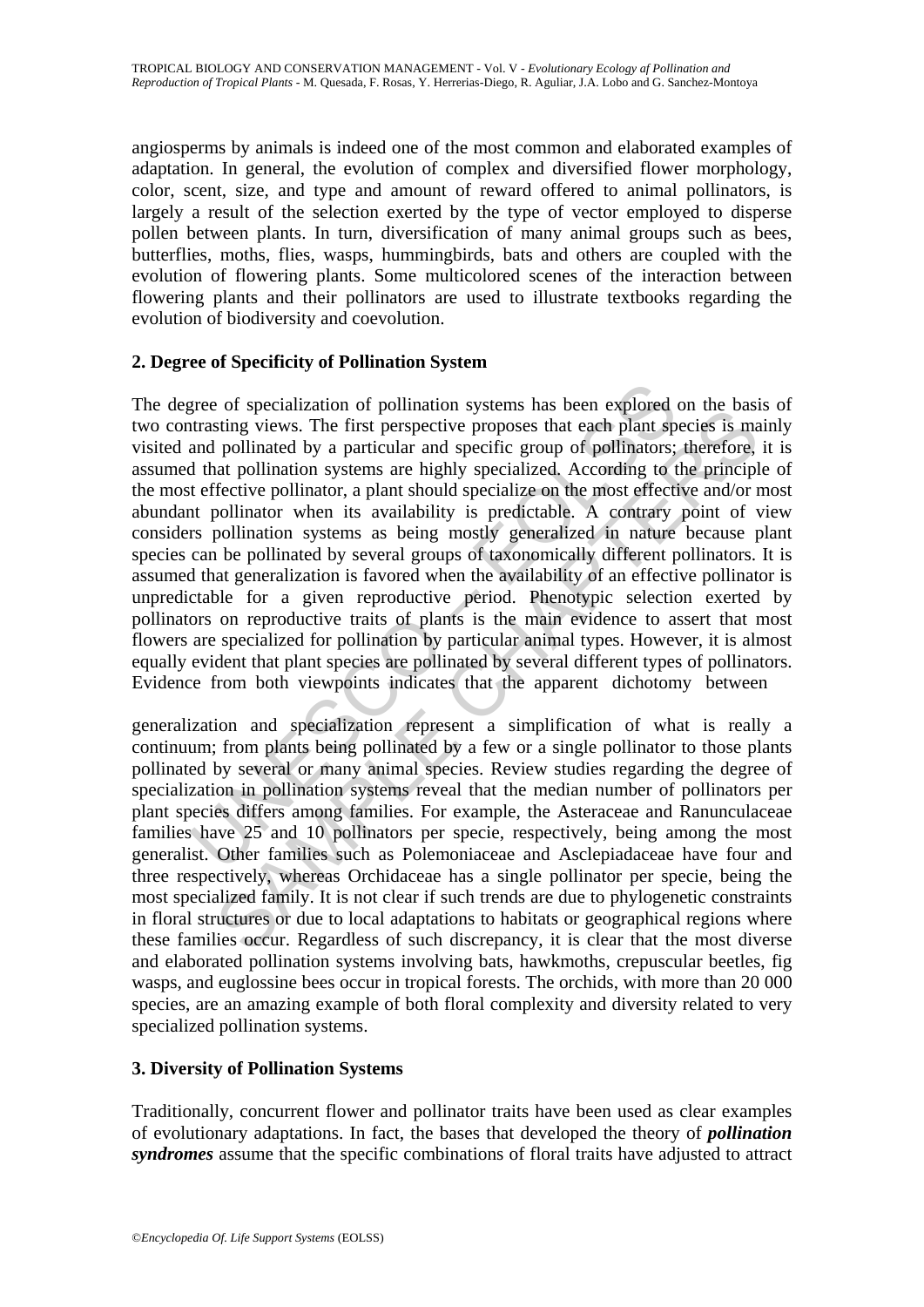is exerted by functional groups of pollinators can help explain the storead kinds of rewards provades are well as several kinds of rewards productions of foral advertisements, such as specific seents, cological attributes Total and any solution and a several knows of rewards bounder. Some the same of floral advertisements, such as specific seents, colors and c<br>ical attributes that restrict the access to nectar and other rewards<br>of traits se and exploit specific groups of animals as pollinators. However, there is little empirical evidence showing that such specific floral traits actually reflect selection exerted by a specific type of pollinator through evolutionary time. The idea of pollination syndromes is also criticized because flowers can attract a larger variety of visitors than those predicted by pollination syndromes. Despite these limitations, the concept of pollination syndromes has promoted a discussion in the literature to understand the evolutionary mechanisms responsible for the diversification of floral traits. An idea developed from the concept of pollination syndromes states that pollinators can be clustered into functional groups that behave in similar ways and exert similar selection pressures on the flowers they visit. For example, flowers pollinated by long-tongued moths have been selected to develop long narrow corolla tubes. The overlapping degree of selective pressures exerted by functional groups of pollinators can help explain the evolution of complex floral designs as well as several kinds of rewards produced. Some combinations of floral advertisements, such as specific scents, colors and other morphological attributes that restrict the access to nectar and other rewards are examples of traits selected by particular pollinators. For example, anthophorid and melittid bees that collect oil rewards pollinate hundreds of tropical and subtropical plant species. Male euglossine bees collect fragrances produced by the flowers they pollinate and use the reward to attract female bees. Some species of bees and wasps collect floral resins that are used in nest building. The several hundred species of plants that produce resins as rewards grow mainly in tropical habitats and this reward is used by the pollinators for rearing their nests. Over 900 species of figs distributed largely in tropical forests are pollinated specifically by seed feeding wasps. The following section describes the classical view of pollination syndromes with emphasis in tropical plants.

#### **3.1. Beetle Pollination (Cantharophily)**

Originally, beetles were considered primitive pollinators because they were the main pollinators of early angiosperms; however more recent studies indicate that this group also maintains such mutualistic interactions with more derived groups that include palms (family Arecaceae) and Cyclanthaceae. The main beetle pollinator families include Chrysomelidae, Staphylinidae, Cantaridae, and Cerambycidae. In general, flowers pollinated by beetles produce large quantities of pollen, tissues rich in nutrients and nectar or other floral exudates. These flowers usually have diffuse green or dark colors. Beetles are considered rather clumsy pollinators because they do not necessarily touch the entire main fertile flower parts, eat the pollen without moving it from flower to flower and waste a lot of pollen in the process. Beetle pollination has even been associated to parasitism because evidence reveals that these insects feed on pollen and develop their oviposited eggs in the inflorescences they visit. In some cases they even destroy the developing fruits.

An interesting example of this type of pollination has been described in the family Araceae. A unified feature of this family of plants is the spadix, an inflorescence with small flowers packed onto a fleshy axis, which is mainly pollinated by beetles. This inflorescence usually heats up for the diffusion of scents from the flower and in some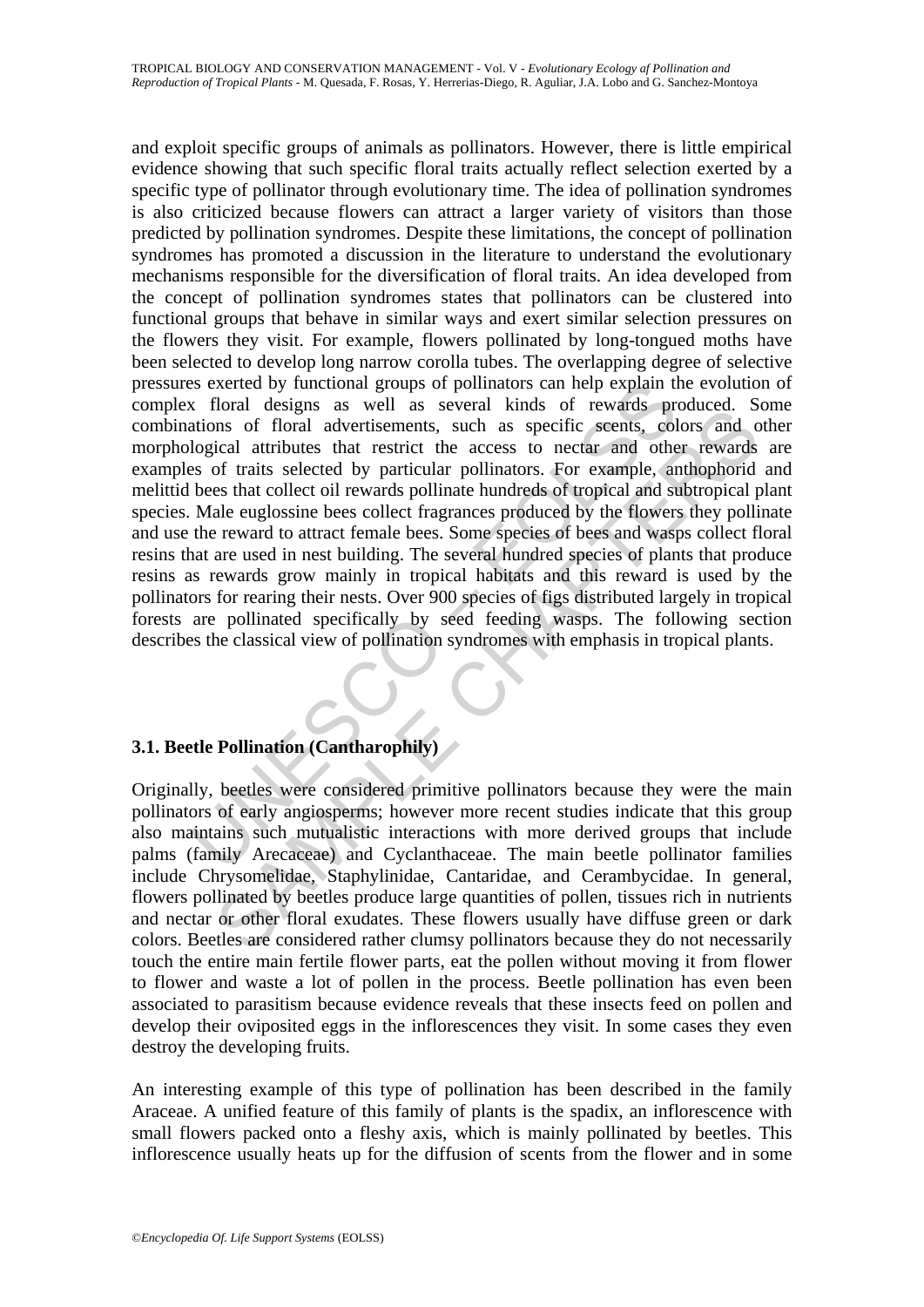cases a disagreeable scent is produced for the attraction of carrion insects. Flowers produced in this family are monoecious, unisexual and protogynous (i.e. female flowers are produced before male flowers in the same inflorescence). Therefore, beetles are usually attracted to the female phase of the inflorescence before the male phase. Similarly in the family Magnoliaceae (Magnolia trees), flowers are also protogynous and beetle-pollinated but the insects are mainly attracted by the fragrance of the nectarless flowers. In the case of Annonaceae, beetles are attracted to a fragrant or unpleasant scent and to sweet nectar and sticky exudates usually present in the anthers and stigmas of the flowers.

## **3.2. Lepidoptera**

The principal groups of Lepidopteran pollinators are butterflies (family Rhopalocera), moths (family Noctuidae) and hawkmoths (family Sphingidae). A common characteristic of many of these flowers are the nectaries concealed in narrow tubes. The following sections describe each one of the Lepidopteran groups of pollinators.

## **3.2.1. Butterfly Pollination (Psychophily)**

ncipal groups of Lepidopteran pollinators are butterflies (family (family Moctuidae) and hawkmoths (family Sphingidae).<br>
eristic of many of these flowers are the nectaries concealed in nar<br>
arg sections describe each one o Margotops or Leptonperata pontinuations are outertimes (aranny Knoparotom pontinumity Noctuidae) and hawkmoths (family Sphingidae). A common the of many of these flowers are the nectaries concealed in narrow tubes.<br>Section Butterfly-pollinated flowers tend to be large and showy, pink or lavender in color, frequently have a landing area, and are usually scented. Since butterflies do not digest pollen (with one exception), flowers tend to have more nectar than pollen. These flowers have simple nectar guides with nectaries usually hidden in narrow tubes or spurs that can only be reached by the long tongue of butterflies. These flowers open during the day when butterflies are active. Flowers frequented by butterflies display a wide range of colors ranging from red, yellow, pink and purple. Plant families with butterfly pollination are Verbenaceae, Caesalpinaceae, Zingiberaceae, Liliacaceae, Boraginaceae, Nyctaginaceae, Orchidaceae, Rubiacaeae, among other families. **3.2.2. Moth Pollination (Phalaenophily)** 

Hawkmoths (Sphingidae) are among the more important moth pollinators in the tropics. Their behavior is similar to hummingbirds: they hover in front of flowers with rapid wing beats. Most are nocturnal or crepuscular. Moth-pollinated flowers tend to be white, large and showy with tubular corollas and a strong, sweet scent produced during the night or early morning. The nectar produced by hawkmoth flowers has high sugar concentration needed to power the flight of that require high metabolic rates. Examples of hawkmoth plant families are Verbenaceae, Asclepiadaceae, Caesalpinacace, Apocynaceae, Rubiaceae, Solanaceae, Campanulaceae-Lobeloideae, Liliaceae, Caricaceae, Combretaceae, Nyctaginaceae, Pittosporaceae, Agavaceae, Convolvulaceae and other families.

Other moths (Noctuids, Geometrids, Pyralids, for example) have relatively short proboscides, fly slowly and settle on the flower. They do not require as much nectar as the fast-flying hawk moths, and the flowers tend to be small (though they may be aggregated in heads). Noctuids-pollinated families include Liliacea, Convolvulace and others.

An interesting example is found in the genera Yucca (Agavaceae). As in Yucca, white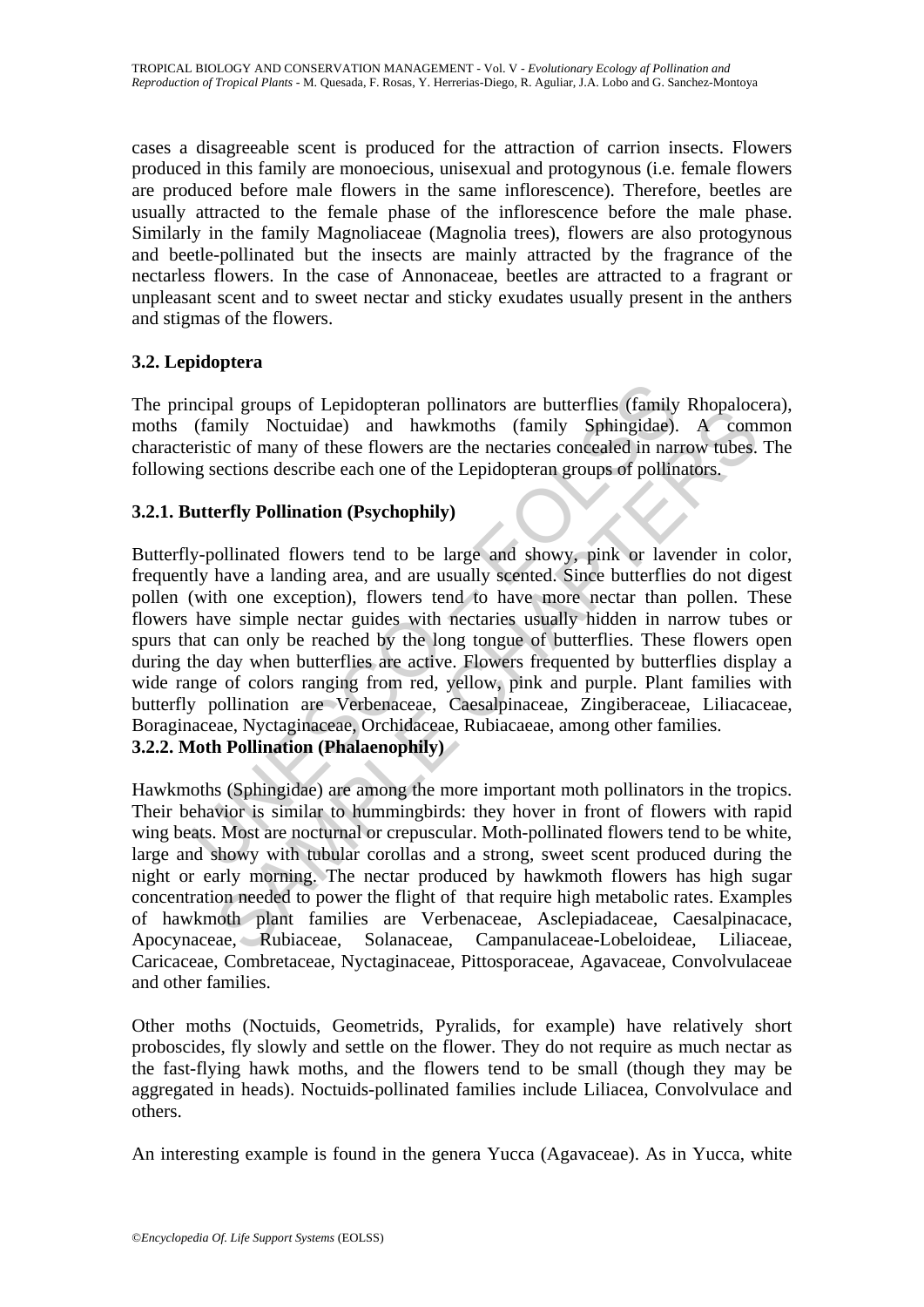color is typical of moth-pollinated flowers. Each species of yucca is apparently pollinated by a single, highly specialized species of moth. The moth has special appendages that are used to actively pack pollen onto the stigma. It then oviposits its eggs directly into the ovary. The developing larvae eat part of the developing seeds, but the cost for the plant is outweighed by the benefit of having an efficient and reliable pollinator. If a moth oviposits too many eggs on a flower, this flower aborts and drops off the plant, selecting against individuals that overexploit the plant. The yucca-yucca moth system is one of the clearest examples of co-evolution between plants and animals.

- -
- -
- -
- 

TO ACCESS ALL THE **22 PAGES** OF THIS CHAPTER, Visit: http://www.eolss.net/Eolss-sampleAllChapter.aspx

#### **Bibliography**

Barrett S.C. (2002). The Evolution of Plant Sexual Diversity. *Nature Reviews Genetics* **3**: 274-284. [A review of evolution and diversity of plant sexual systems from a functional perspective]

TO ACCESS ALL THE 22 PAGES OF THIS CHAPT<br>Visit: http://www.eolss.net/Eolss-sampleAllChapter.a<br>phy<br>C. (2002). The Evolution of Plant Sexual Diversity. Nature Reviews Genetic<br>evolution and diversity of plant sexual systems f Bawa K.S. (1990). Plant-pollinator Interactions in Tropical Rain Forests. *Annual Review of Ecology and Systematics* **21**: 399-422. [A classical review of the relationship between flowering plants its pollinators in tropical rain forest]

Chittka L. and J.D. Thomson (eds). (2001). *Cognitive Ecology of Pollination: Animal Behavior and Floral Evolution*. 350 pp. West Nyack, NY, USA: Cambridge University Press. [A integrated source of information on the cognitive and sensory ecology of pollination and its relationship with floral evolution]

**CO ACCESS ALL THE 22 PAGES OF THIS CHAP[TER](https://www.eolss.net/ebooklib/sc_cart.aspx?File=E6-142-TE-14),**<br>
Visit: http://www.eolss.net/Eolss-sampleAllChapter.aspx<br>
(2002). The Evolution of Plant Sexual Diversity. *Naure Reviews Genetics* 3: 274-28-<br>
990). Plant-pollinator Interacti Endress P.K. (1994). *Diversity and Evolutionary Biology of Tropical Flowers*. 525 pp. Cambridge University Press. [Deals with general structural and biological features of flowers and shows facets of their diversity]

Fenster C., W.S. Armbruster, P. Wilson, M.R. Dudash and J. D. Thomson. 2004. Pollination Syndromes and Floral Specialization. *Annual Review of Ecology and Systematics*. **35**:375-403. [A review and discussion on the specialization degree of pollination systems]

Harder L.D. and S.C.H. Barrett (eds). (2006). *Ecology and Evolution of Flowers*. 392 pp. Oxford University Press. [A current complete review regarding the evolution of mating strategies, sexual systems and diversification of flowering plants]

Johnson S.D. and K.E. Steiner. (2000). Generalization versus Specialization in Plant Pollination Systems. *TREE* **15**:140-143. [It is a review of the ecological and selective forces favoring either generalization or specialization of pollination systems]

Proctor M., P. Yeo and A. Lack (eds). (1996). *The Natural History of Pollination*. 479 pp. Timber Press, Portland, Oregon. [An outstanding source of information regarding the many factors involved in the pollination of plants]

Quesada, M., R. Aguilar, F. Rosas, L. Ashworth, V. Rosas-Guerrero, R. Sayago, J. A. Lobo & Y.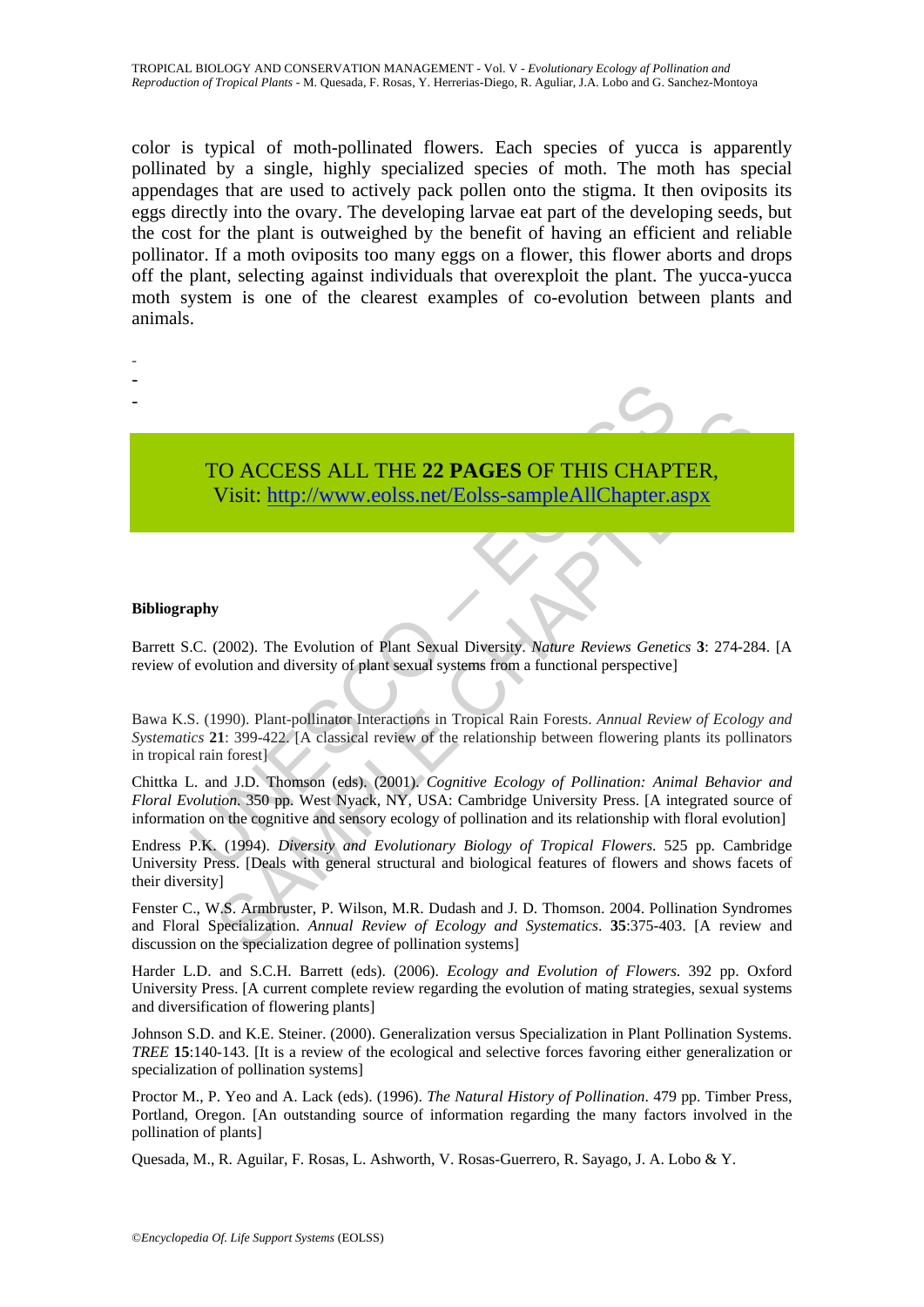Herrerías- Diego. Human impacts on Pollination, Reproduction and Breeding Systems in Tropical Forest Plants. In *Tropical Dry Forests*. Dirzo, R, Mooney, H and Ceballos, G (eds). Island Press. In Press. [One of the most up to date reviews on the human impacts on plant-pollinator interactions and plant reproduction on tropical plants]

Roubik D.W., S. Sakai and A.A. Hamid Karim (eds). (2005). *Pollination Ecology and the Rain Forest*. 307 pp. Springer. [Focus on plant-animal interactions and some of the essentials that maintain tropical diversity specially pollination and flowering in rain forest]

Roubik D.W. and P.E. Hanson (2004). *Orchid Bees of Tropical America, Biology and Field Guide*. 370 pp. Instituto Nacional de Biodiversidad (INBio). [An exceptionally complete description and field guide of neotropical orchid bees]

Waser N. and J. Ollerton (eds). (2006). *Plant Pollinator Interactions. From Specialization to Generalization*. 445 pp. The University of Chicago Press, Chicago. [A review and discussion of the ecological factors influencing the range of specialization and generalization of pollination systems]

Zomlefer, W.B. (1994). *Guide to Flowering Plant Families* 430 pp. The University of North Carolina Press, Chapel Hill and London. [A useful combination of detailed illustration and complete description of the major flowering plant families]

#### **Biographical Sketches**

Il factors influencing the range of specialization and generalization of pollinatic, W.B. (1994). *Guide to Flowering Plant Families* 430 pp. The University apel Hill and London. [A useful combination of detailed illustrat The UBA). *Guide to Flowering Plant Families* 430 pp. The University of North Car-<br>Hill and London. [A useful combination of detailed illustration and complete description<br>wering plant families)<br>
Sketches<br>
usesda was born **Mauricio Quesada** was born in San Jose, Costa Rica. He obtained his B. S. in Biology at the Department of Biology, Universidad de Costa Rica, and M.Sc. and Ph.D. in Ecology at the Department of Biology, The Pennsylvania State University, USA. Dr. Quesada has conducted research on pollination and plant reproductive systems, plant genetics, tree ecophysiology and conservation biology. He has conducted research at La Selva Biological Station and Palo Verde Biological Station, Organization for Tropical Studies, OTS, Costa Rica. He served as Co-Director of Palo Verde Biological Station, Organization for Tropical Studies, OTS, Costa Rica and as Invited Professor at the Department of Biology, University of Costa Rica. He also served as a Research Professor at the Chamela Biological Station, Institute of Biology and Institute of Ecology, Universidad Nacional Autónoma de México. He is currently a Research Professor at the Centro de Investigaciones en Ecosistemas, Universidad Nacional Autónoma de México. He has conducted studies in the evolution and genetics of plant reproductive systems. He is currently interested in the effects of forest fragmentation on pollinators, plant reproductive systems and the genetic structure of tropical trees of the dry forest. He is also developing research on the effects of transgenic plants on its wild relatives. He is particularly interested in conservation of tropical dry forests. Finally, he is interested in the relationship between plant functional groups under succession and remote sensing. He has more than 50 publications in international peer review journals and book chapters and edited a book. He has participated in more than 80 international meetings.

**Fernando Rosas** was born in Mexico city, Mexico. He obtained his B.S. in biology at the Facultad de Ciencias, and his Ph. D. at the Instituto de Ecologia, Universidad Nacional Autonoma de Mexico (UNAM) Mexico. He is currently a posdoc researcher at Centro de Investigaciones en Ecosistemas (CIEco), Universidad Nacional Autónoma de México. Dr. Rosas has conducted research on the evolutionary biology of reproductive systems of flowering plants, mainly regarding male sterility as a relevant factor influencing the evolution of gender specialization from cosexuality. He also had worked as professor at the School of Sciences, the Institute of Ecology and at the Centro de Investigaciones en Ecosistemas, UNAM. At present he is conducting studies regarding the effects of forest fragmentation on the patterns of gene flow as well as on the genetic diversity and structure of tropical trees of dry forest. The main interest is to evaluate explicitly the relationship of the reproductive system, the phenological patterns and the type of pollinators with male and female reproductive success and its consequences on the maintenance of populations of endangered tree species in the tropics. His research is being published in peer review international scientific journals.

**Yvonne Herrerías-Diego** was born in Mexico city, Mexico. She received her B. S in Biology at the Facultad de Ciencias, Universidad Nacional Autonoma de Mexico (UNAM), and her Ph.D. in Biological Sciences at UNAM. Her general area of research is in plant ecology, particularly focusing on the ecology, ecological genetics, and conservation biology of woody plants. She has worked on the effects of forest